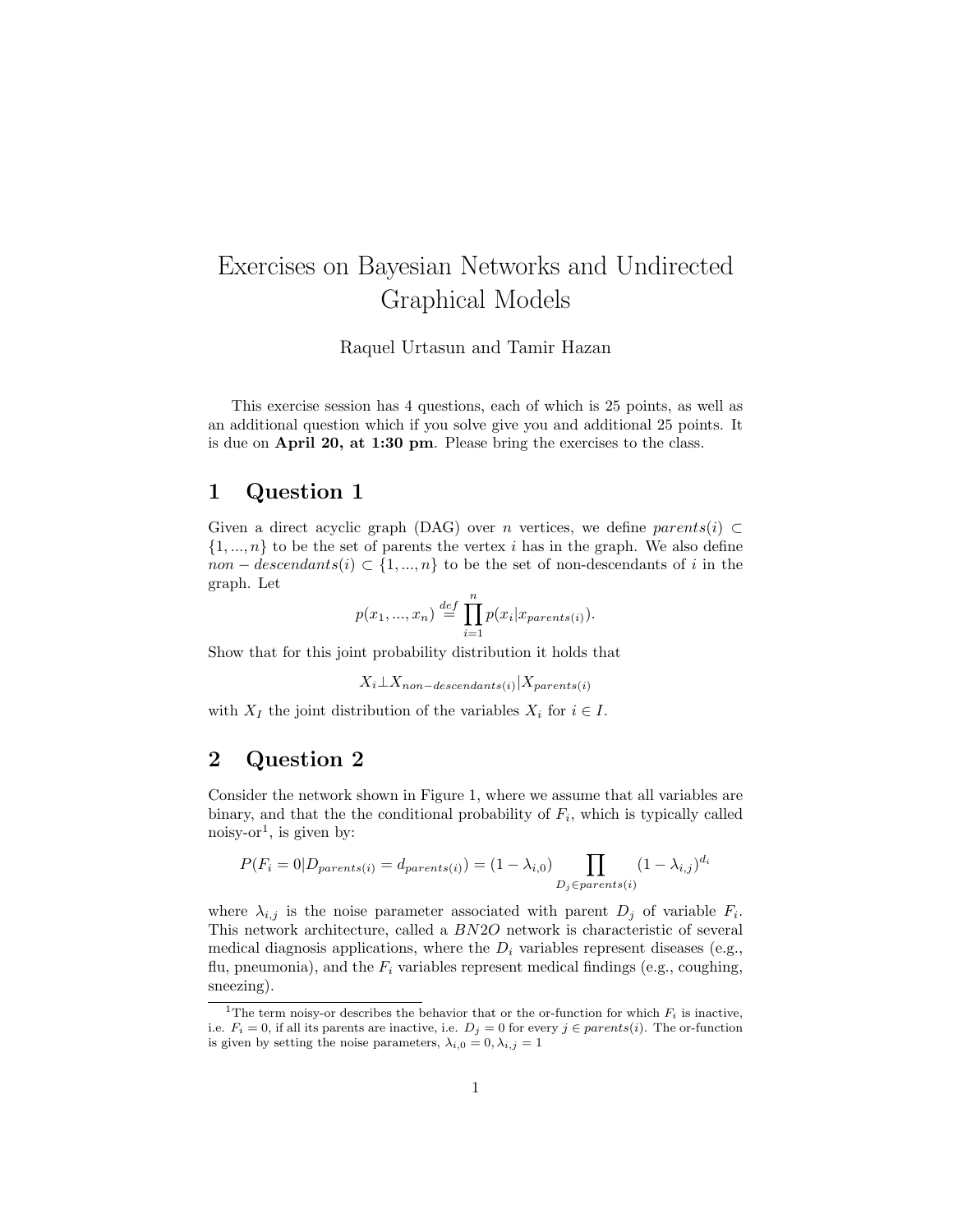

Figure 1: A two-layer noisy or network Figure 1: A two-layer noisy-or network.

| (A)                      | $\epsilon_1[A,B]$ | $\epsilon_2[B,C]$ | $\epsilon_3[C,D]$                                                                                                                                                                                                                                             | $\epsilon_4[D,A]$ |  |
|--------------------------|-------------------|-------------------|---------------------------------------------------------------------------------------------------------------------------------------------------------------------------------------------------------------------------------------------------------------|-------------------|--|
| $\bigcirc$<br>$\bigcirc$ |                   |                   | $\begin{array}{ccccccccc} a^0 & b^0 & -3.4 & b^0 & c^0 & -4.61 & c^0 & d^0 & 0 & d^0 & a^0 & -4.61 \\ a^0 & b^1 & -1.61 & b^0 & c^1 & 0 & c^0 & d^1 & -4.61 & d^0 & a^1 & 0 \\ a^1 & b^0 & 0 & b^1 & c^0 & 0 & c^1 & d^0 & -4.61 & d^1 & a^0 & 0 \end{array}$ |                   |  |

2: Graphical model and energy functions for an undirected graphical Figure 2: Graphical model and energy functions for an undirected graphical model  $2l$ model H.

Our general task is medical diagnosis: We obtain evidence concerning some of the findings, and we are interested in the resulting posterior probability over some subset of diseases. However, we are only interested in computing the probability of a particular subset of the diseases, so that we wish (for reasons of computational efficiency) to remove from the network those disease variables that are not of interest at the moment.

Considering a particular variable  $F_i$ , and assume (without loss of generality) that the parents of  $F_i$  are  $D_1, ..., D_k$ , and that we wish to maintain only the parents  $D_1, ..., D_l$  for  $l < k$ . Show how we can construct a new noisy or CPD for  $F_i$  that preserves the correct joint distribution over  $D_1,...D_l, F_i$ . Hint: Construct a  $\lambda'_{i,0}$  accounting for the removed parents.

## 3 Question 3

Let  $H$  be the undirected graphical model in Fig. 2. Let the energy function be

$$
\epsilon'_1[a, b^i] = \epsilon_1[a, b^i] + \lambda^i
$$
  

$$
\epsilon'_2[b^i, c] = \epsilon_2[b^i, c] - \lambda^i
$$

Show that the resulting energy function is equivalent for any constant  $\lambda^i$ .